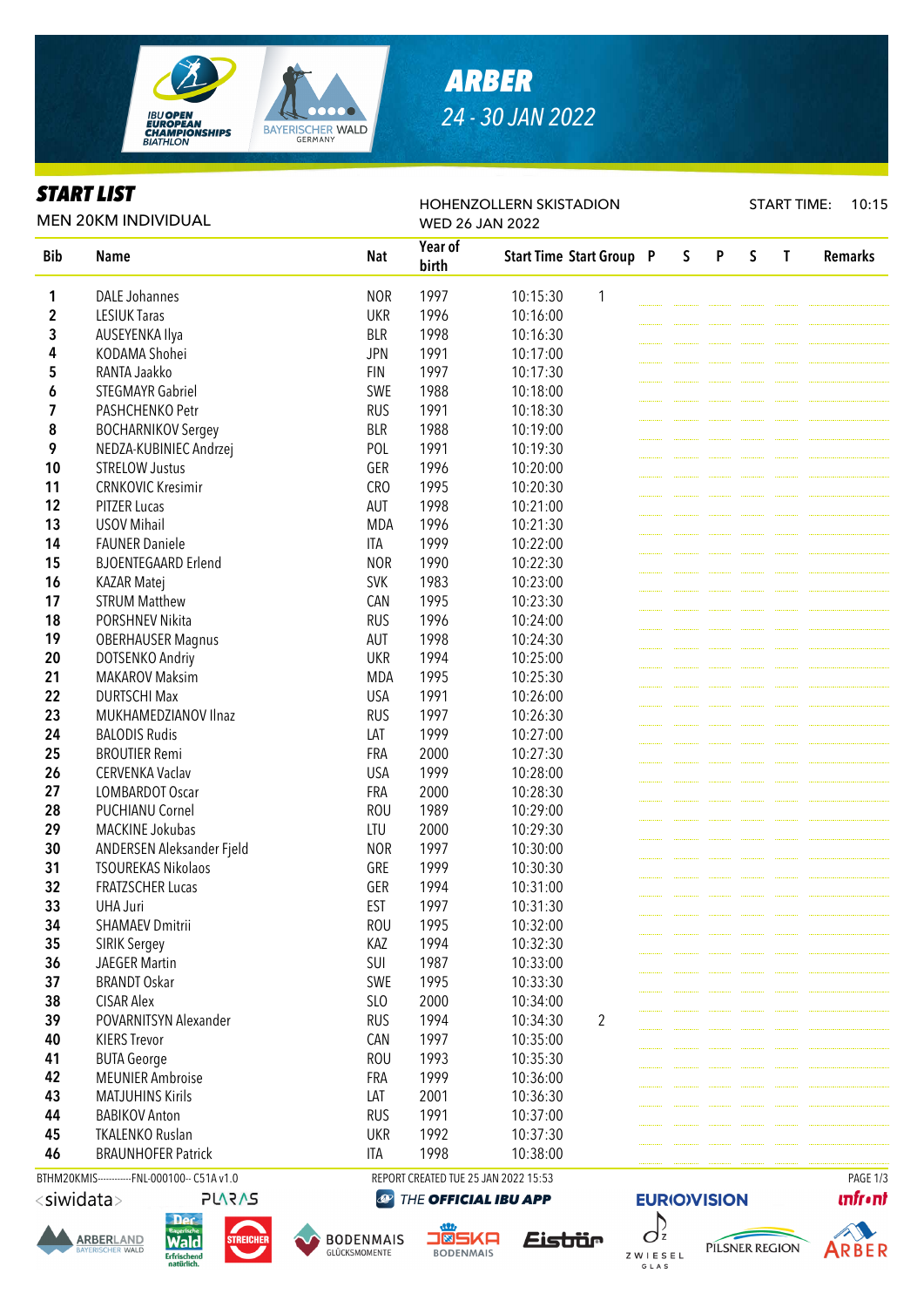

## *ARBER 24 - 30 JAN 2022*

## *START LIST*

MEN 20KM INDIVIDUAL

#### HOHENZOLLERN SKISTADION WED 26 JAN 2022

START TIME: 10:15

| <b>Bib</b> |                                    |            | Year of | <b>Start Time Start Group P</b> | S | P | S | T | <b>Remarks</b> |
|------------|------------------------------------|------------|---------|---------------------------------|---|---|---|---|----------------|
|            | <b>Name</b>                        | <b>Nat</b> | birth   |                                 |   |   |   |   |                |
| 47         | <b>AOLAID Marten</b>               | <b>EST</b> | 1999    | 10:38:30                        |   |   |   |   |                |
| 48         | <b>FOMIN Maksim</b>                | LTU        | 2000    | 10:39:00                        |   |   |   |   |                |
| 49         | <b>MUSTONEN Joni</b>               | <b>FIN</b> | 1994    | 10:39:30                        |   |   |   |   |                |
| 50         | <b>BOGETVEIT Haavard Gutuboe</b>   | <b>NOR</b> | 1992    | 10:40:00                        |   |   |   |   |                |
| 51         | <b>HORNIG Vitezslav</b>            | <b>CZE</b> | 1999    | 10:40:30                        |   |   |   |   |                |
| 52         | <b>TULATSIN Ivan</b>               | <b>BLR</b> | 2001    | 10:41:00                        |   |   |   |   |                |
| 53         | PANCERZ Przemyslaw                 | POL        | 1998    | 10:41:30                        |   |   |   |   |                |
| 54         | <b>MAGAZEEV Pavel</b>              | <b>MDA</b> | 1988    | 10:42:00                        |   |   |   |   |                |
| 55         | <b>BRANDT Viktor</b>               | SWE        | 1999    | 10:42:30                        |   |   |   |   |                |
| 56         | <b>BROWN Luke</b>                  | <b>USA</b> | 1995    | 10:43:00                        |   |   |   |   |                |
| 57         | <b>TOMSHIN Vasilii</b>             | <b>RUS</b> | 1997    | 10:43:30                        |   |   |   |   |                |
| 58         | POSTL Thomas                       | <b>AUT</b> | 1999    | 10:44:00                        |   |   |   |   |                |
| 59         | NASYKO Denys                       | <b>UKR</b> | 1995    | 10:44:30                        |   |   |   |   |                |
| 60         | <b>DYUSSENOV Asset</b>             | KAZ        | 1997    | 10:45:00                        |   |   |   |   |                |
| 61         | <b>ASPENES Sverre Dahlen</b>       | <b>NOR</b> | 1997    | 10:45:30                        |   |   |   |   |                |
| 62         | <b>ANGELIS Apostolos</b>           | GRE        | 1993    | 10:46:00                        |   |   |   |   |                |
| 63         | <b>HORN Philipp</b>                | GER        | 1994    | 10:46:30                        |   |   |   |   |                |
| 64         | <b>CAPPELLARI Daniele</b>          | ITA        | 1997    | 10:47:00                        |   |   |   |   |                |
| 65         | <b>BAUER Klemen</b>                | SLO        | 1986    | 10:47:30                        |   |   |   |   |                |
| 66         | <b>HASILLA Tomas</b>               | <b>SVK</b> | 1990    | 10:48:00                        |   |   |   |   |                |
| 67         | <b>TAMBORNINO Eligius</b>          | SUI        | 1986    | 10:48:30                        |   |   |   |   |                |
| 68         | <b>SCHMUCK Dominic</b>             | GER        | 1996    | 10:49:00                        |   |   |   |   |                |
| 69         | <b>TACHIZAKI Mikito</b>            | <b>JPN</b> | 1988    | 10:49:30                        |   |   |   |   |                |
| 70         | JORDE Sindre Fjellheim             | <b>NOR</b> | 1996    | 10:50:00                        |   |   |   |   |                |
| 71         | <b>MACKELS Marek</b>               | <b>BEL</b> | 1999    | 3<br>10:50:30                   |   |   |   |   |                |
| 72         | <b>BELKO Pavel</b>                 | <b>BLR</b> | 2000    | 10:51:00                        |   |   |   |   |                |
| 73         | USOV Andrei                        | <b>MDA</b> | 1994    | 10:51:30                        |   |   |   |   |                |
| 74         | <b>FLORE Raul</b>                  | <b>ROU</b> | 1997    | 10:52:00                        |   |   |   |   |                |
| 75         | <b>NYKVIST Emil</b>                | SWE        | 1997    | 10:52:30                        |   |   |   |   |                |
| 76         | <b>BUKI Adam</b>                   | <b>HUN</b> | 1995    | 10:53:00                        |   |   |   |   |                |
| 77         | <b>LEITINGER Nikolaus</b>          | <b>AUT</b> | 1993    | 10:53:30                        |   |   |   |   |                |
| 78         | <b>VANIAS Alexander</b>            | GRE        | 1990    | 10:54:00                        |   |   |   |   |                |
| 79         | <b>VIDMAR Anton</b>                | SLO        | 2000    | 10:54:30                        |   |   |   |   |                |
| 80         | <b>BIRKENTALS Renars</b>           | LAT        | 2001    | 10:55:00                        |   |   |   |   |                |
| 81         | KARVINEN Otto-Eemil                | <b>FIN</b> | 1999    | 10:55:30                        |   |   |   |   |                |
| 82         | NAKAJIMA Jin                       | <b>JPN</b> | 1999    | 10:56:00                        |   |   |   |   |                |
| 83         | SHYDLOUSKI Anton                   | <b>BLR</b> | 2000    | 10:56:30                        |   |   |   |   |                |
| 84         | PLETZ Logan                        | CAN        | 2000    | 10:57:00                        |   |   |   |   |                |
| 85         | PANYIK David                       | <b>HUN</b> | 1995    | 10:57:30                        |   |   |   |   |                |
| 86         | CIUFFO Axel                        | ARG        | 1988    | 10:58:00                        |   |   |   |   |                |
| 87         | <b>BOURGEOIS REPUBLIQUE Martin</b> | FRA        | 1999    | 10:58:30                        |   |   |   |   |                |
| 88         | <b>FOUNTAIN Vinny</b>              | GBR        | 1991    | 10:59:00                        |   |   |   |   |                |
| 89         | <b>GOESSLING Raleigh</b>           | <b>USA</b> | 1991    | 10:59:30                        |   |   |   |   |                |
| 90         | <b>WIESTNER Serafin</b>            | SUI        | 1990    | 11:00:00                        |   |   |   |   |                |
| 91         | JAKELIUNAS Lukas                   | LTU        | 1992    | 11:00:30                        |   |   |   |   |                |
| 92         | <b>BELETSKIY Danil</b>             | KAZ        | 1997    | 11:01:00                        |   |   |   |   |                |

BTHM20KMIS-----------FNL-000100-- C51A v1.0 REPORT CREATED TUE 25 JAN 2022 15:53 PAGE 2/3

<siwidata>





**PLARAS** 



THE OFFICIAL IBU APP **OBSKA BODENMAIS** 







A

**ARBER**